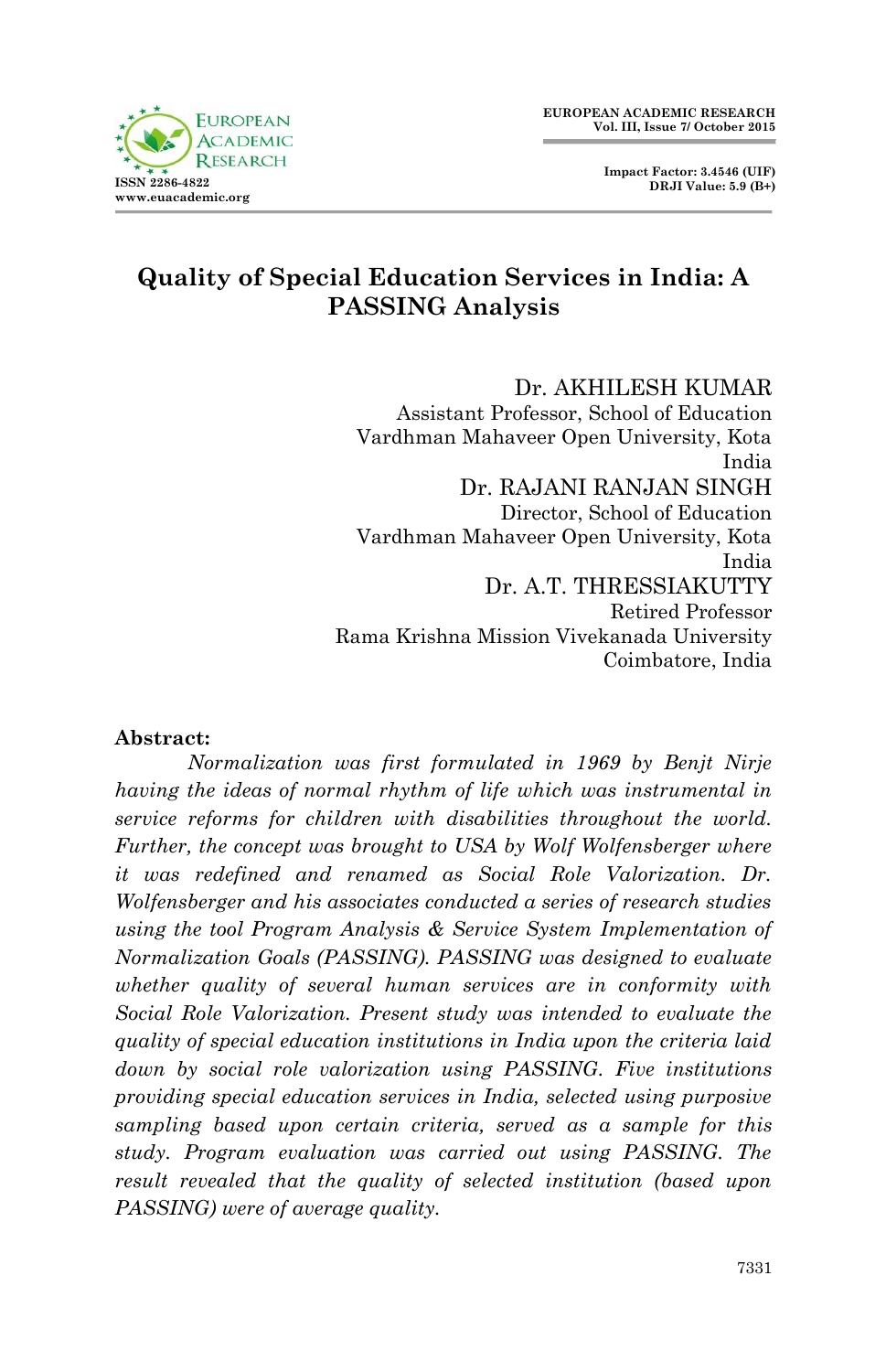**Key words:** Normalization, Social Role Valorization, PASSING, Special Education

Normalization and Social Role Valorization were key guidelines to human services towards children with disabilities. These two human services guidelines were instrumental in deinstitutionalization and service reforms for children with disabilities during 1970"s. As a result of these guidelines children with disabilities got considerable attention of public, professionals, and policy makers resulted in a revolution against institutionalization. In the beginning, Normalization was a program for reforming and improving rather than replacing institutions. By the late 1960s, change was on its way across the Nordic region. (Tossssebro et al. 2012). Later on, these two become influential in deinstitutionalization movement and initiated community based rehabilitation services, inclusion of children with disabilities in mainstream of the society, person centered planning, promotion of self determination, legislations for social inclusion of children with disabilities and other similar services. In due course of time during 1980"s ,one of the pioneer Wolf Wolfensberger modified Principle of Normalization entirely and replaced the word Normalization to Social Role Valorization and called it as extension of Normalization (Wolfensberger, 1983, 1985) whereas other pioneer of Normalization Benjt Nirje viewed it as a totally different principle from the Principle of Normalization(Nirje,1985, Perrin & Nirje, 1985). It is a controversial issue whether Principle of Normalization and Social Role Valorization are different but there is no doubt in their strong influence on service reforms for children with intellectual and other disabilities. Several authors documented the strong impact of Normalization and Social Role Valorization on the lives and education of Persons with Disabilities. It is, perhaps, true when one of its leader, Osburn, mentions; *"If an*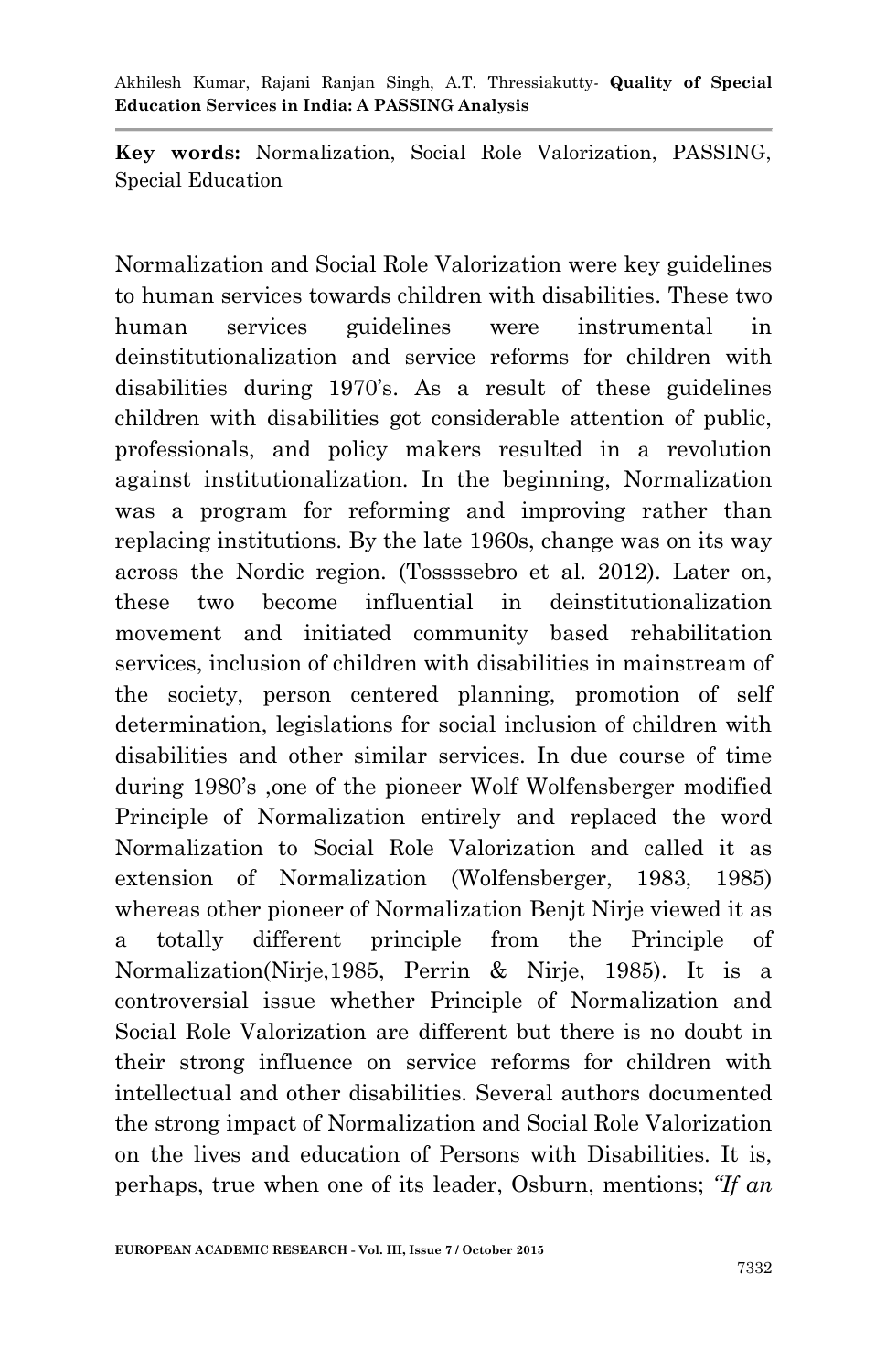*award were given for the single most important intellectual development in the field of human service in the past 100 years, Normalization and SRV would have to be among the top contenders (Caruso & Osburn, 2011)".* Also, as observed by Hollingsworth and Apel, in 2008, Wolfensberger's work on normalization and SRV was identified by *Exceptional Parent Magazine* as one of "the 7 wonders of the world of disabilities" (Hollingsworth & Apel, 2008).

During his life time, Dr. Wolf Wolfensberger, carried out, several evaluations using tools developed by him for assessment of human services in the line of Normalization and Social Role Valorization. In addition, many other studies also have been conducted by various leaders of the field using these tools: PASS-I (Program Analysis of Service System -I), PASS-II (Program Analysis of Service System -II), PASS-III (Program Analysis of Service System-III) & PASSING (Program Analysis of Service System Implementation of Normalization Goals). The development of Social Role Valorization (either as a human service guideline different from Normalization or as an extension of Normalization) was a result of rigorous researches conducted in European, American, & Nordic countries by Dr. Wolf Wolfensberger and his associates over more than three decades. Unlike from Normalization, Social Role Valorization is intended to socially devalued groups rather than persons with disabilities only. The building of Social Role Valorization has a strong foundation in well established "Role Theory" of sociology(Wolfensberger, 1981).

A vast literature is available on several research studies which used PASSING as a tool of evaluation of quality of Special Education Institutions, Group Homes, Mental hospitals etc (Kumar, 2013, Kumar & Kutty 2014). Few of such PASSING studies are:

Cocks (1998) reported on a Safeguards Project in Perth, Western Australia, in which PASSING was used as one among several mechanisms for promoting good service quality. In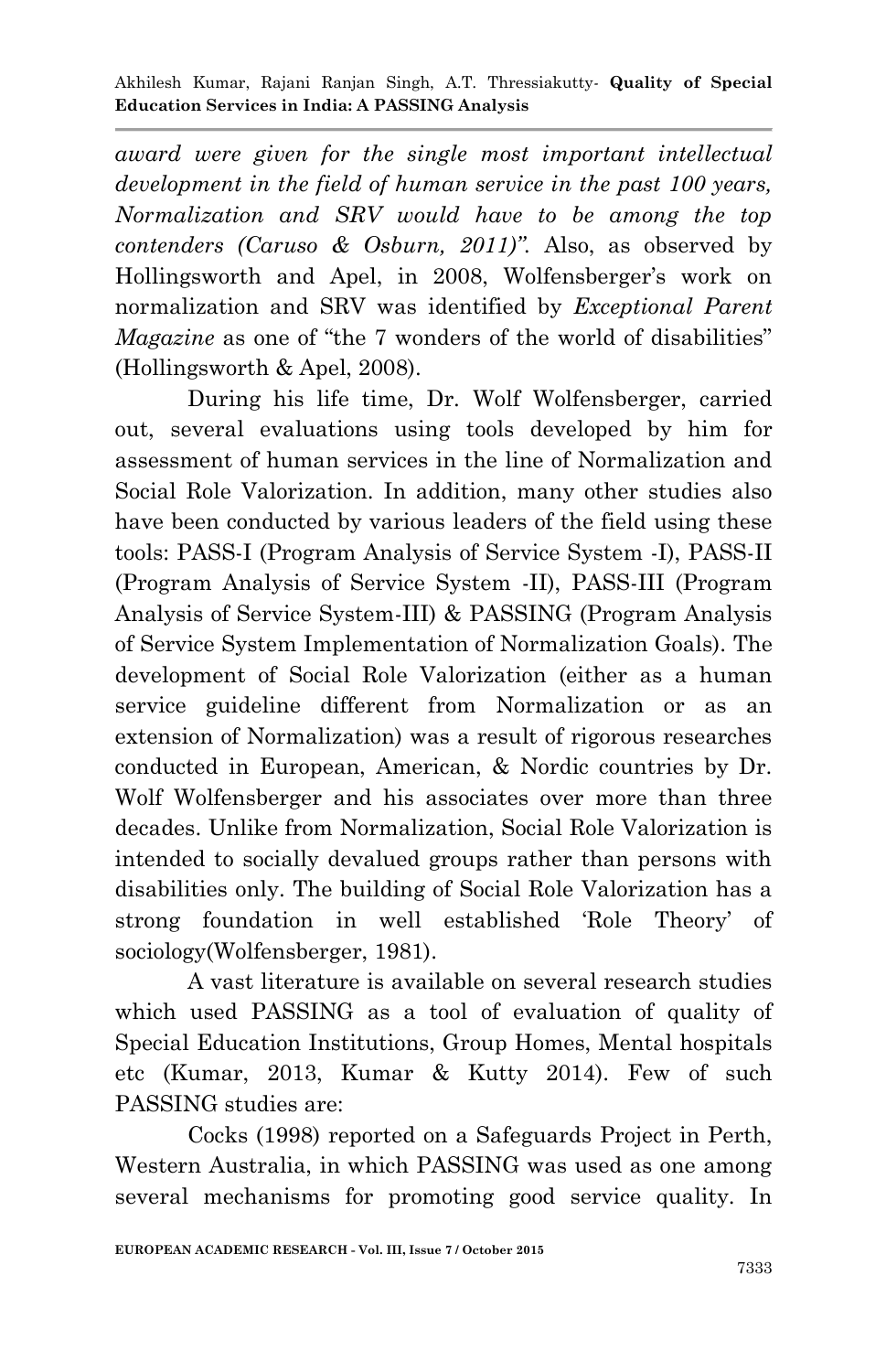1954, an agency was founded by a group of parents of young children who had multiple and severe disabilities. The external evaluation consisted of a PASSING evaluation, together with the use of 15 administration-related PASS items and a model coherency analysis. The later examined the extent to which the service model used by the agency was consistent with client's needs. The total PASSING scores for each of the 13 community homes were converted to a percentage of the maximum possible weighted score (Cocks, 1998). The mean total PASSING score was  $43\%$  (range =  $26\% - 71\%$ ), higher than the average of  $32\%$ attained in the 213 PASSING evaluations analyzed by Flynn et al. (1991). Also, service quality was found to be significantly better in the 2-person homes than in those for 3, 4, or 5 residents.

Lutfiyya, Moseley, Walker, Zollers, Lehr, Pugliese, Callahan and Centra (1987) used PASSING to assess seven community residences serving people with mental retardation in New York. The PASSING assessment was used to examine the quality of life of residents community homes. As a result, of the seven residences, small group home, a staff apartment, and the home of three residents score on PASSING was found higher and thus having a better quality of life. The four that were rated the lowest on PASSING were the intermediate care facility and the SRUs. The intermediate care facility also appeared to be of lower quality than the other three settings according to the evaluators' subjective impressions.

As far as India is concerned, the terms like Integration, Inclusion, Self-Determination, and Vocational Rehabilitation became very popular and got significant attention of public as well as government and policy makers and became major area of interest of researchers and educationists. It is observed that these human service guidelines Normalization and Social Role Valorization are being followed and practiced extensively through inclusive education, by promoting disability rights, by making education as human rights for children with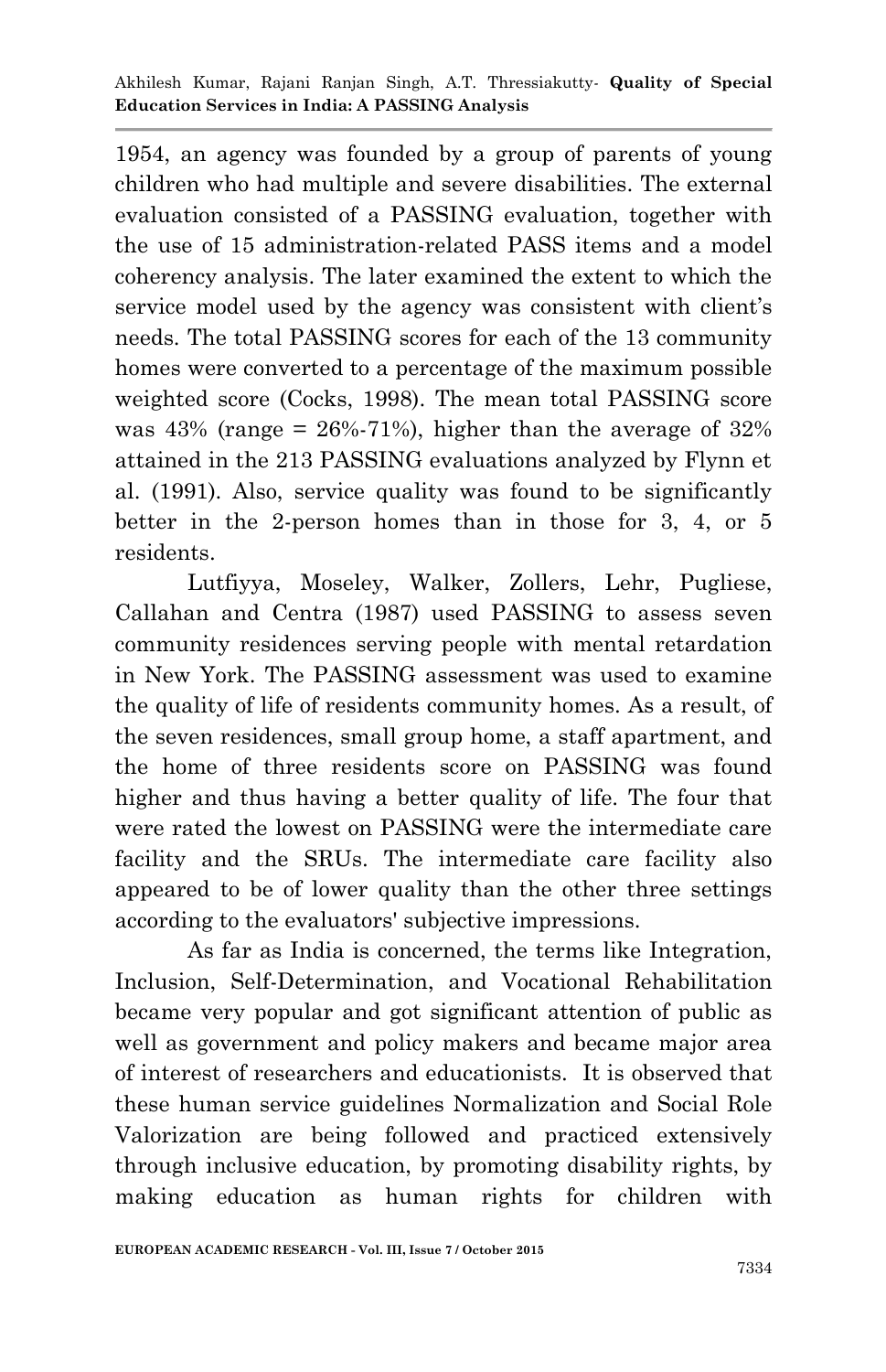disabilities, but PASSING evaluation of special education institutions in India were not found in contemporary literature on PASSING/ Quality of Special Education services in India. The present study was carried out as an initial PASSING analysis. The objective of the study was to assess quality of special education services in India as envisioned by Wolfensberger in his construct of Social Role Valorization.

## **METHODOLOGY:**

**Sampling and Samples:** Since present research was a preliminary study on quality assessment using PASSING, purposive sampling was used and five institutions from Rajasthan, Haryana and Orissa were selected for PASSING evaluation. The following criteria were used to select samples for the study:

- 1. The institutions working in the field of special education for children with Intellectual Disability for at least ten years.
- 2. The institution must have ten or more employees.
- 3. Institutions working since longer time were preferred for this analysis.

Brief profile of these institutions is as below:

### **Table: 1 Brief Profile of the Institutions selected for PASSING Analysis**

| Institute      | Experience | Location     | Staff    | Number of      | Special   |
|----------------|------------|--------------|----------|----------------|-----------|
|                | (in years) |              | Strength | Children in    | Educators |
|                |            |              |          | Special School |           |
|                | 30         | Rohtak       | 30       | 125            | 21        |
|                |            | (Haryana)    |          |                |           |
| $\mathbf{2}$   | 12         | Rohtak       | 25       | 120            | 18        |
|                |            | (Haryana)    |          |                |           |
| 3              | 17         | Jaipur       | 35       | 160            | 24        |
|                |            | (Rajastthan) |          |                |           |
| $\overline{4}$ | 10         | Sonepat      | 25       | 100            | 12        |
|                |            | (Haryana)    |          |                |           |
| 5              | 25         | Bhubneshwar  | 45       | 205            | 25        |
|                |            | (Orissa)     |          |                |           |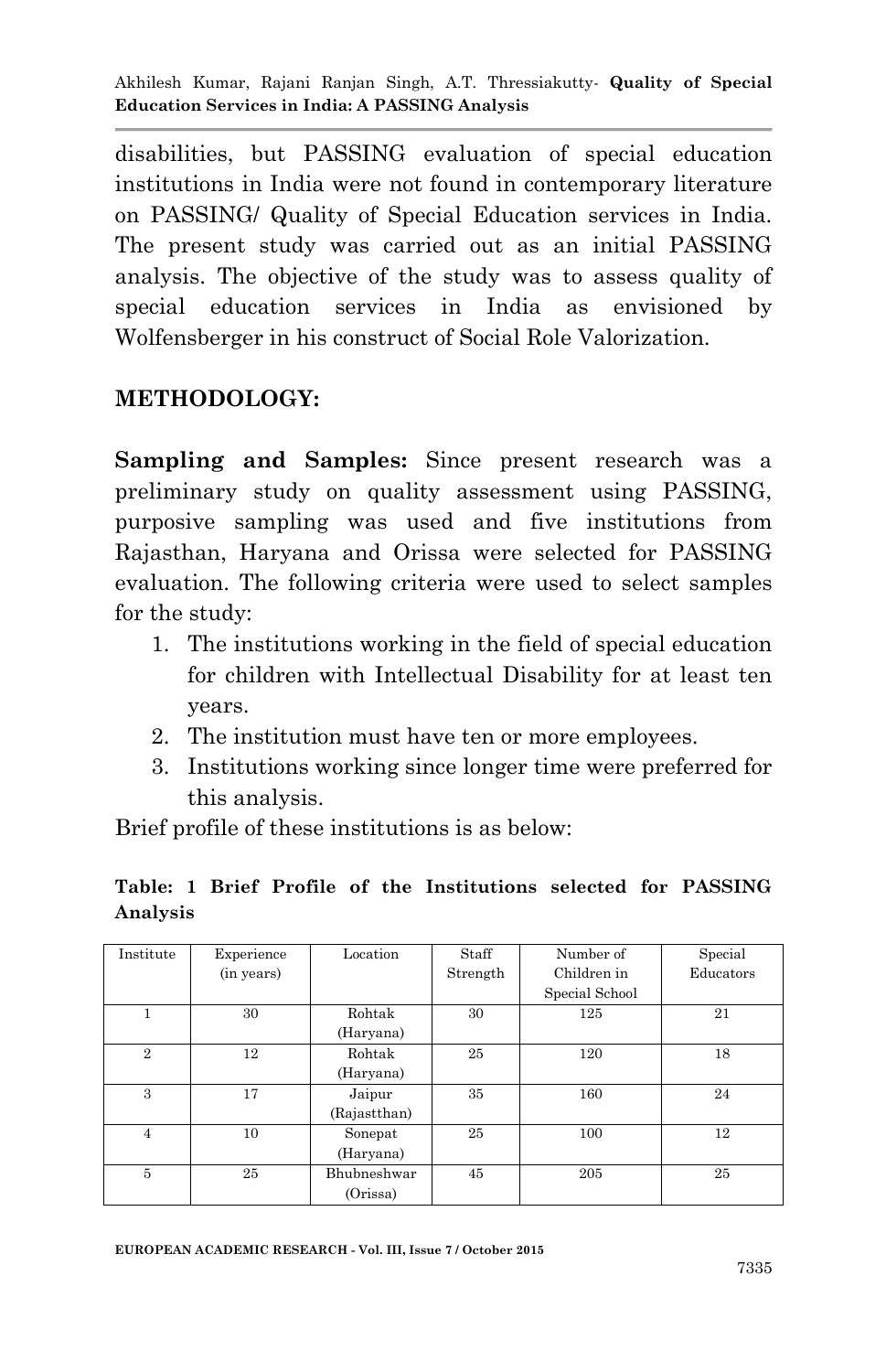| S.  | $ECSE*$      | Special      | Vocational | Related     | Hostel | Hospital | Teacher  |
|-----|--------------|--------------|------------|-------------|--------|----------|----------|
| No. |              | Ed.          | Training   | Services    |        |          | Training |
|     |              |              |            | $(PT/OT)^*$ |        |          | Programs |
| 1.  | Yes          | Yes          | Yes        | Yes         | Yes    | No       | Yes      |
| 2.  | Yes          | Yes          | Yes        | Yes         | Yes    | No       | Yes      |
| 3.  | $_{\rm Yes}$ | Yes          | Yes        | Yes         | Yes    | No       | Yes      |
| 4.  | Yes          | Yes          | Yes        | Yes         | No     | Yes      | No       |
| 5.  | No           | $_{\rm Yes}$ | Yes        | Yes         | No     | No       | Yes      |

**Table: 2 Facilities Available at Selected Institutions at a glance:**

ECSE: Early Child Hood Special Education

PT/OT: Physiotherapy / Occupational therapy

Procedure followed for PASSING Evaluation: For Program Evaluation using PASSING, for this study, only special education facility offered by the institutions was considered. Since the tool PASSING is a very rigorous, empirically developed, a relatively complex tool which assesses multiple dimension of quality of human services in quantitative terms and also, as it requires a team of assessors, the program evaluation took a two phase procedures:

# **PASSING Analysis Phase-I (Selection and Orientation of Assessors)**

Four peers were selected for orientation on assessment using PASSING and a team consisting two members assessed each of the institution on PASSING. The researcher organized a one day online workshop for orientation of assessors using PASSING. Assessors were selected on the basis of the following criteria:

- Professionals having at least Master of Education in special education. Experience in teacher education programs was preferred.
- Having at least three years of post qualification experience.
- **Professionals** who scored at least 70% marks on awareness of Normalization and Social Role Valorization.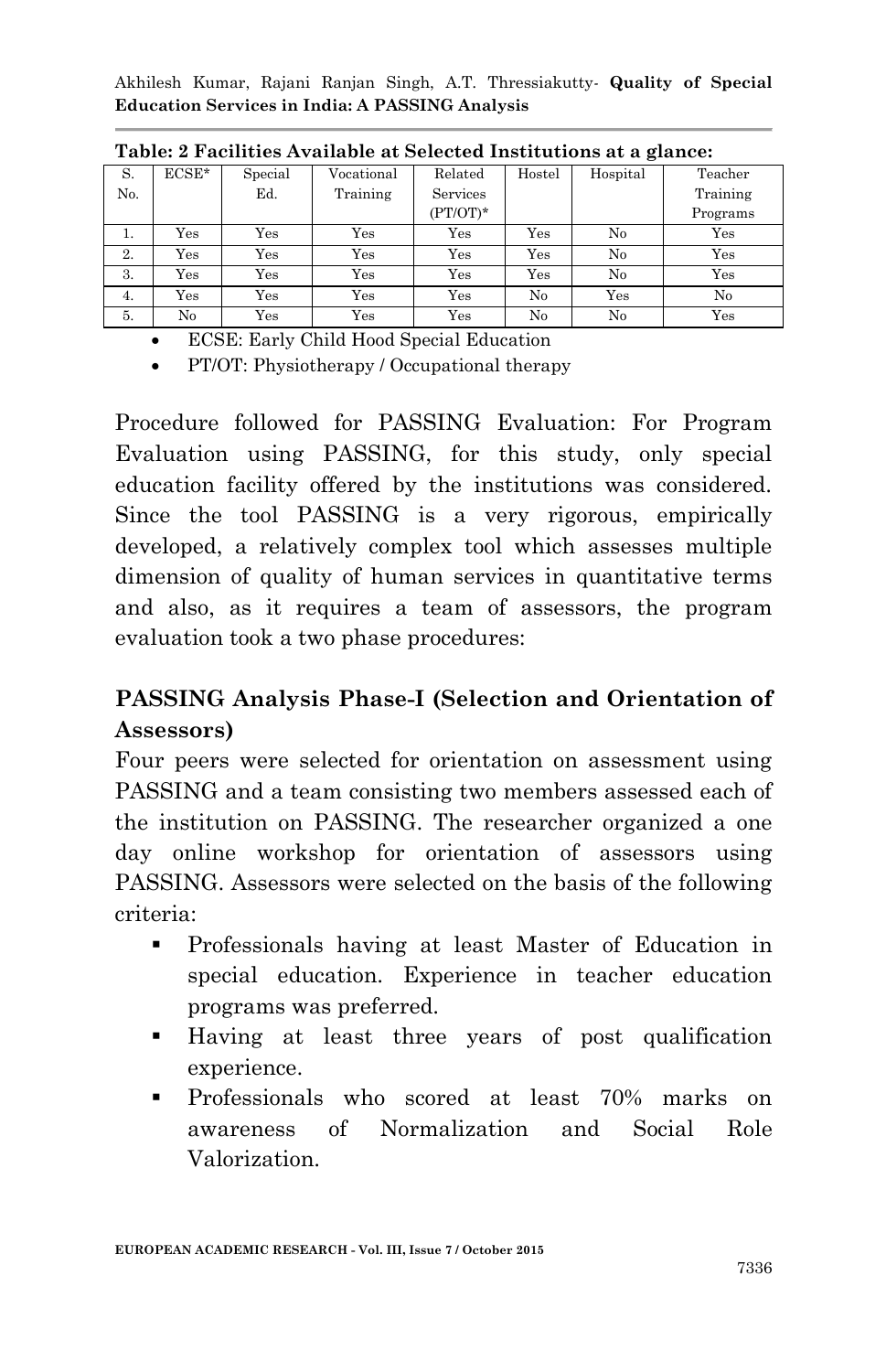Peers who have worked/working in any of the institution selected for analysis. (as PASSING assessment considers the geographical as well as social and cultural dynamics of institutions.)

Fifteen such professionals/peers were agreed to participate in PASSING analysis of institutions. Twelve professionals agreed and interested for assessing various institutions as assigned. All twelve professionals agreed to participate in the online workshop/orientation. Out of these twelve professionals who were agreed to participate in research, seven professionals scored 70% or more on Awareness of Normalization and Social Role Valorization questionnaire and finally four peers were selected for assessment of quality of institutions using PASSING, being in a two members team. An online orientation workshop of two hours duration took place using Skype. All four assessors were oriented by the researcher. The workshop was conducted along the following dimensions:

- 1. Background of Principle of Normalization (30 Minutes)
- 2. Development of Principle of Normalization & Social Role Valorization (30 Minutes)
- 3. PASSING: An introduction (30 Minutes)
- 4. PASSING: Recording Format (30 Minutes)

**Program Analysis Phase-II (Evaluation of Special Education Program at selected institutions by Assessors)** After, orientation on PASSING Analysis, out of five assessors (including researcher) two-member teams were constituted (which consisted one peer who has worked/working in the institution to be assessed) and the team visited and given their report in recording format provided to them.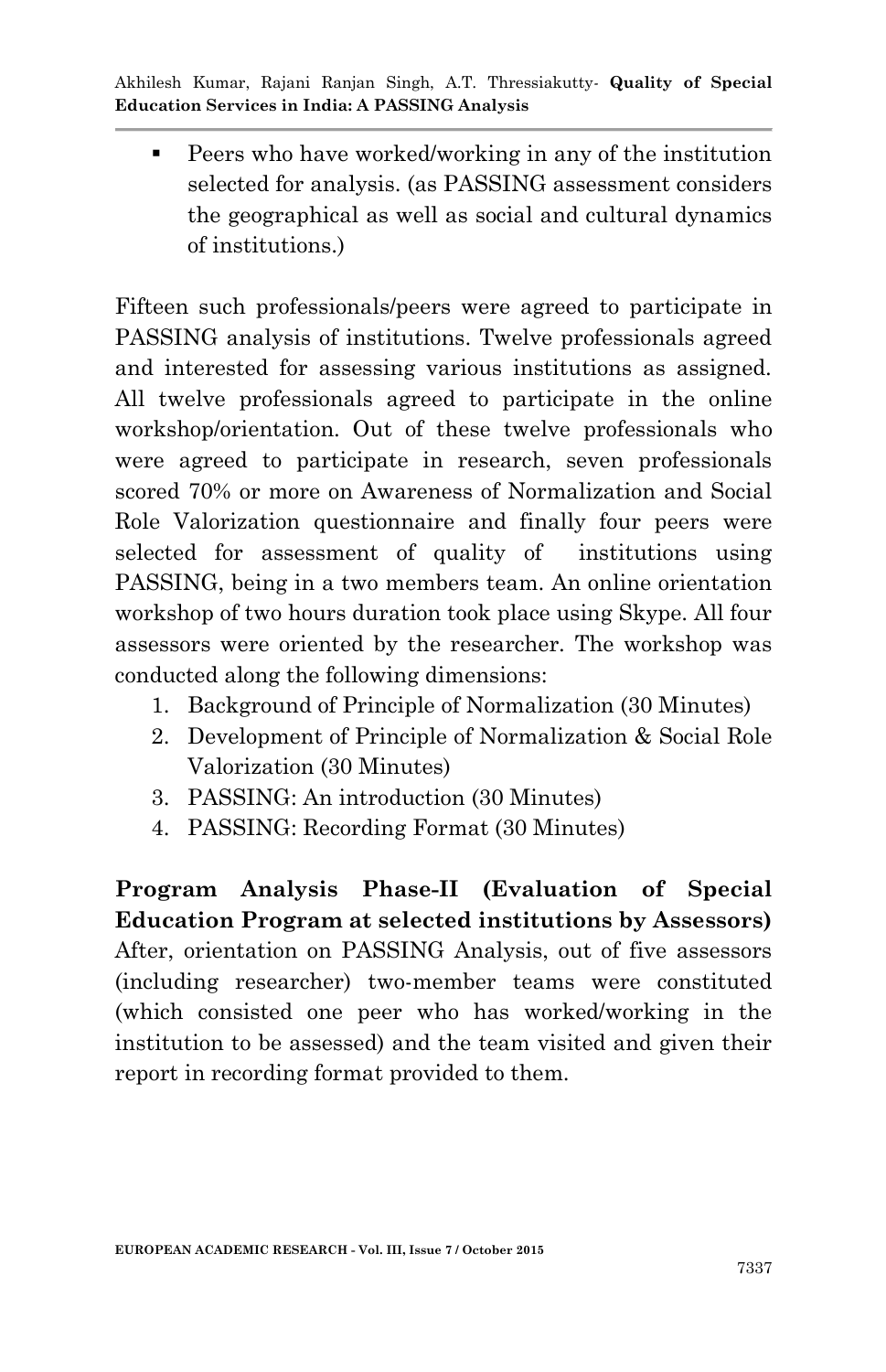| Professional  | Professional        | Academic      | Experience | Working/Worked at   |  |  |  |
|---------------|---------------------|---------------|------------|---------------------|--|--|--|
|               | Qualification       | Qualification |            | one of the selected |  |  |  |
|               |                     |               |            | Institutions        |  |  |  |
| A             | M.Ed.               | M.A.          | 5 Years    | Yes                 |  |  |  |
|               | (Special Education) | (Economics)   |            |                     |  |  |  |
| B             | M.Ed.               | M.A.          | 8 Years    | Yes                 |  |  |  |
|               | (Special Education) | (Sociology)   |            |                     |  |  |  |
| $\mathcal{C}$ | M.Ed.               | M.A.          | 7 Years    | Yes                 |  |  |  |
|               | (Special Education) | (Psychology)  |            |                     |  |  |  |
| D             | M.Ed.               | M.A.          | 6 Years    | Yes                 |  |  |  |
|               | (Special Education) | (Psychology)  |            |                     |  |  |  |

**Table 3. Brief Profile of Peer Assessors:**

# **ANALYSIS & RESULTS:**

Data collected on different PASSING subscales and several comparisons were made. The details of the analysis are as below:

## **1. Institute wise scores on PASSING subscale 1:**

Percentage scores of institutions on Image Related Physical Service of Settings (PASSING Subscale-1) were found as follows:



**Figure 1 Comparison of scores of Institutes on PASSING subscale-1 Image Related Physical Service of Setting**

As we see on the subscale of Image related physical setting, all institutes have got score from 65-78%, which indicates an average level of quality of institutions on Image related Physical Service of Setting. The Institute (I4) has a highest score whereas the institute I5 scored lowest on Image related Physical Service of Settings but the difference is very less and may differ rater to rater. It indicates that the programs were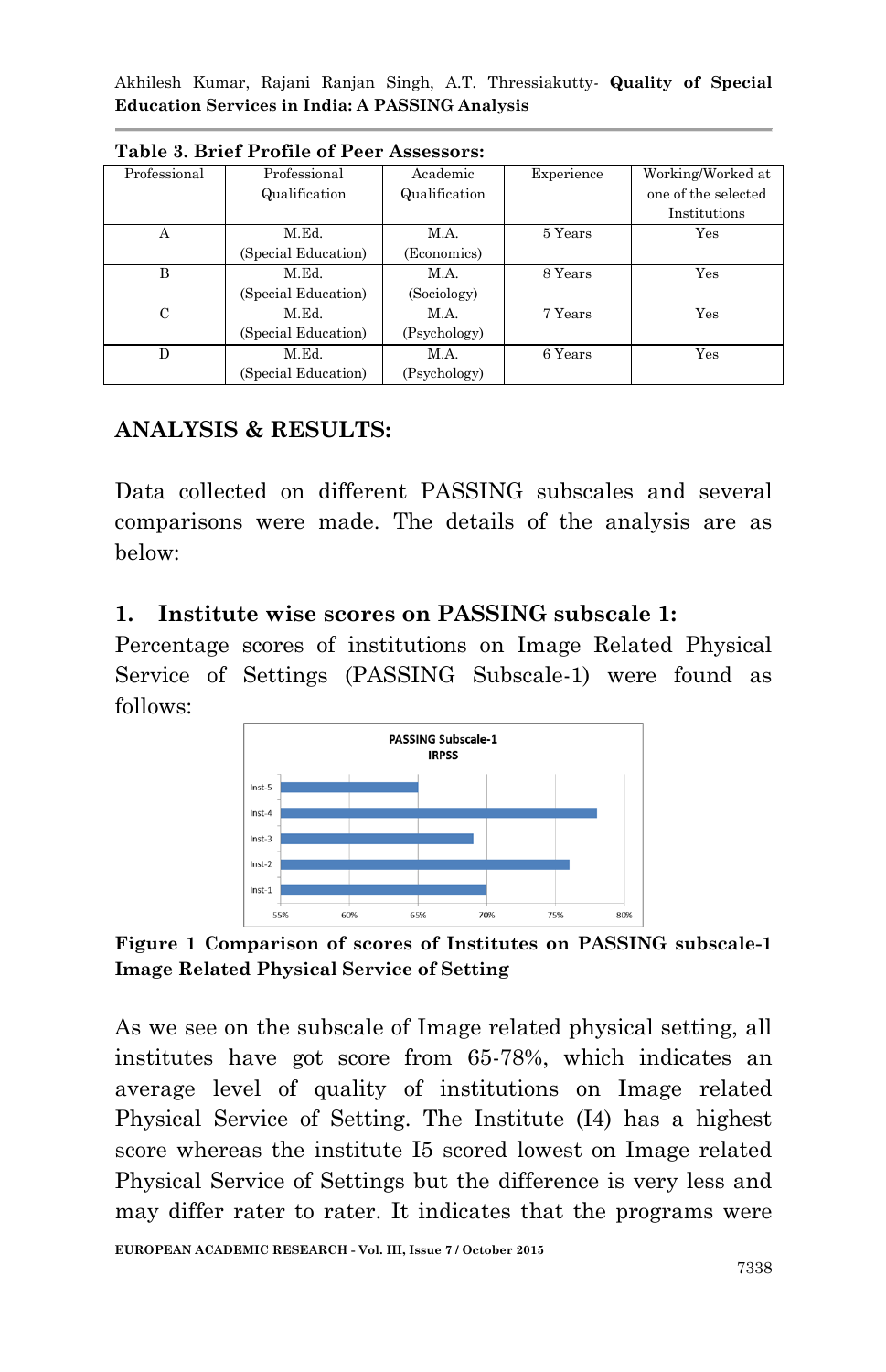found in harmony with location, with an appropriate aesthetic appearance setting looks like providing a service to valued people, with adequate age image and in proximity with intended population. On the above parameters, selected institutes performed well and these found average level in most of the case.

## **2. Institute wise scores on PASSING subscales 2:**



**Figure 2 Comparison of scores of Institutes on PASSING subscale-2 Image related Service Structured Grouping and Relationship among People**

On this subscale of PASSING which assesses Image Related Service Structured Grouping and Relationship among People, Institution 2 has a highest score and Institution-1 & Institution-5 are at lowest and have similar score. In this case too, the difference between highest and lowest score is very less indicating similar quality level of services. It indicates groupings of clients in terms of its size, common characteristics, arrangements made for them to participate in a program, its proximity with other services which enhances their positive image. It was found up to an average level in most of the institutions, assessed. It also rated availability of relevant community resources on which institutes scored average level.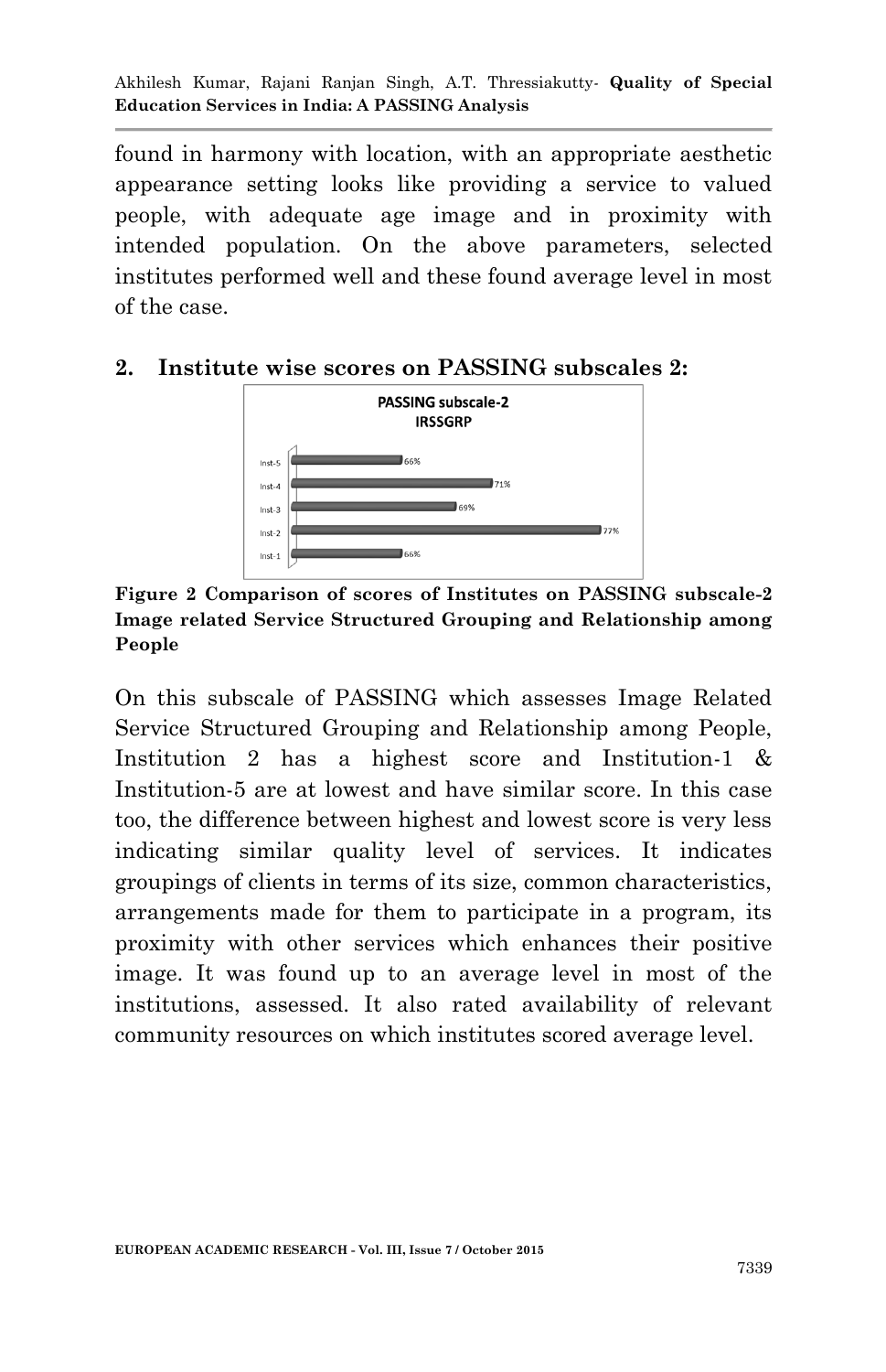#### **3. Institute wise scores on PASSING subscales 3**



**Figure 3 Comparison of scores of Institutes on PASSING subscale-3 Image-Related Service-Structured Activities and Other Use of Time**

On the Image Related Service Structured Activities and Other Use of Time Institution-1, Institution-4 and Institution-5 secured highest score of 80% where as Institution-3 scored the lowest. It indicates that the service systems except at Institution-3 are above average. It indicates that separation of program functions was found culture appropriate, Program activities and timings were found similar to a valued group, and the program was found promoting autonomy and rights of its clients, not at a very high level but at an average level.

#### **4. Institute wise scores on PASSING subscales 4**



**Figure 4 Comparison of scores of Institutes on PASSING subscale-4 Image Related Miscellaneous Service, Language, Symbol and Images**

On subscale Image Related Miscellaneous Service, Language, Symbol and Images, the institution-1 has the highest score 76% and out of other four, each two has equal score. It indicated the program function addressing client"s personal impression impact, also found appropriate for image related personal possessions, appropriateness of name of agency, program, setting and location names and other aspects of services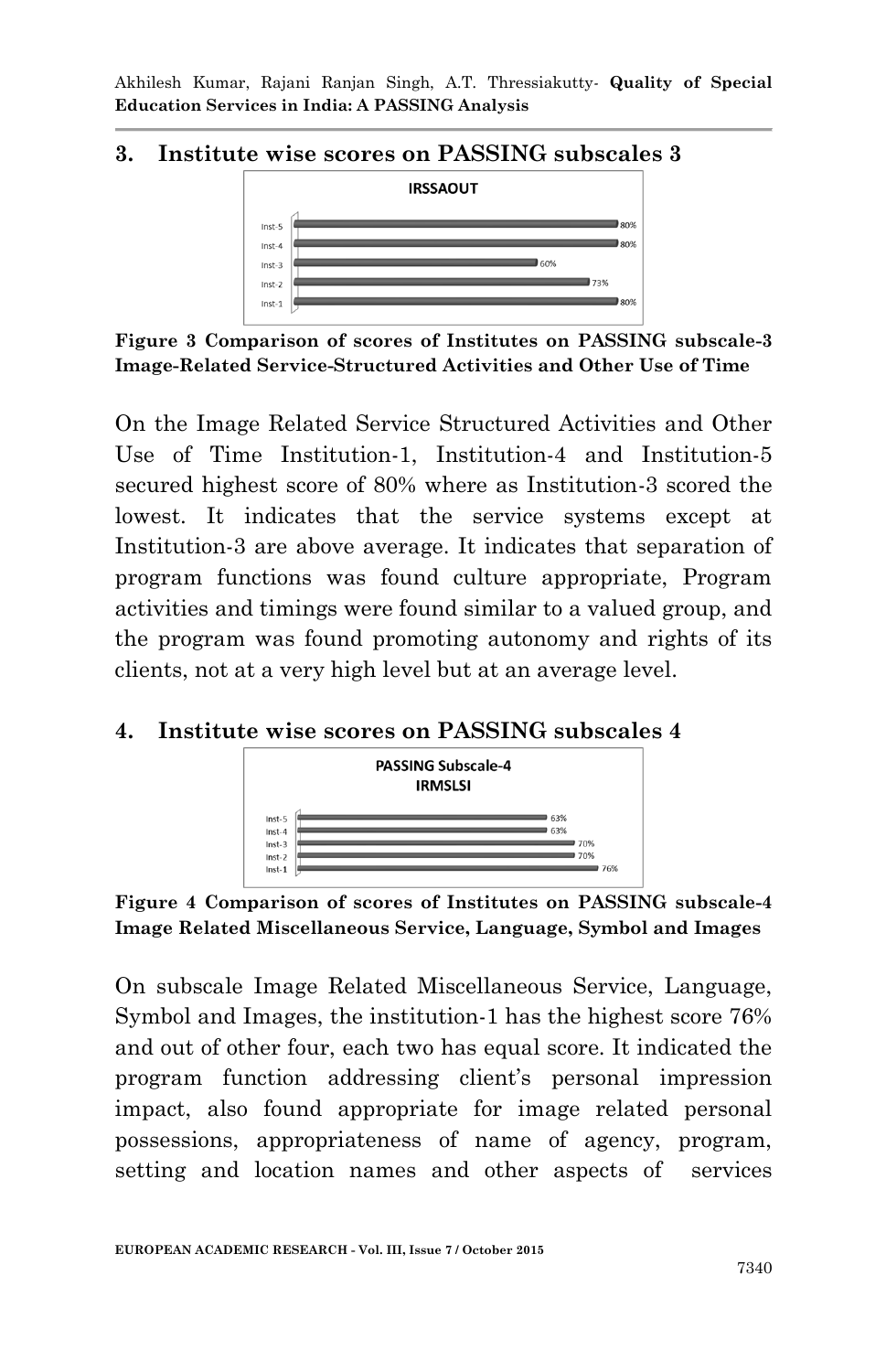projecting positive image of clients. Programs found, projecting positive images of clients up to a moderate level.

## **5. Institute wise scores on PASSING subscales 5:**



**Figure 5 Comparison of scores of Institutes on PASSING subscale-5 Competency-Related Physical Setting of Service**

As observed by raters, on the subscale  $5<sup>th</sup>$  of PASSING, Competency-Related Physical Setting of Service, Institution-3 has a highest score 80 % and Institution-1, 4, and 5 possess equal score of 63%. Institution-2 has a second position having score 70 %. It indicates the accessibility of the Institution for clients and families, accessibility of the setting for public, availability of relevant community resources, physical comfort of setting, challenges and safety features of the setting, and Individualizing feature of setting. Overall, it indicates availability of a barrier free environment. Institute -3, located at Jaipur, Rajasthan, has scored above average score of 80% on this aspect because they have a completely barrier free building with a ramp, with safety features. All other institute scored average score as they have partially barrier free environment.

## **6. Institute wise scores on PASSING subscales 6:**

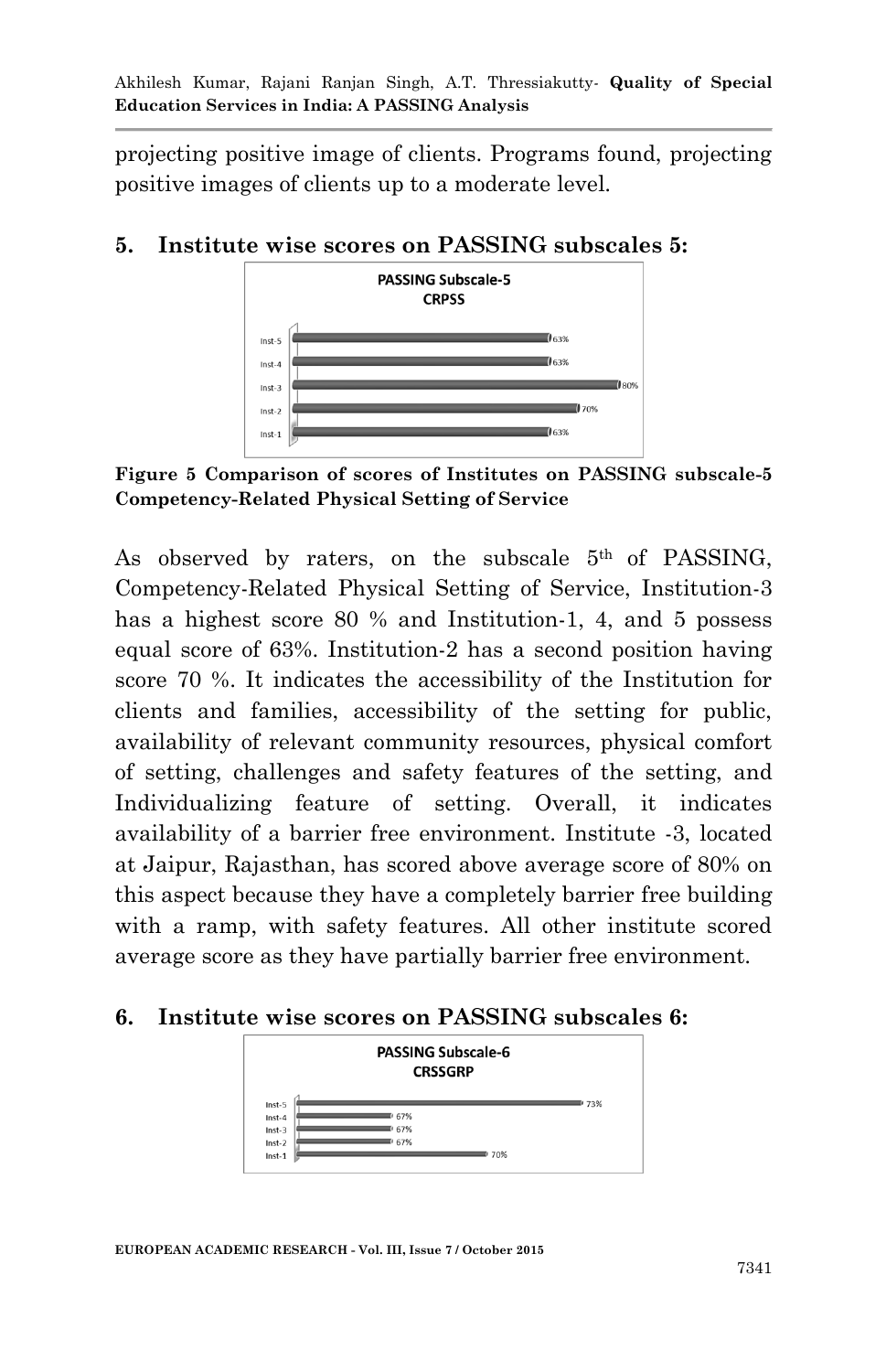#### **Figure 6 Comparison of scores of Institutes on PASSING subscale-6 Competency Related Service Structured Grouping and Relationship among People**

As expressed in above bar graph, on subscale 6th of PASSING, Competency Related Service Structured Grouping and Relationship among People, the Institution-5 has a highest score of 70%. Three institutes-2,3 and 4 has equal score 63% whereas Institution-1 scored 70%. This assessment of passing indicates client grouping according to size, composition, level of competency. It also indicates the relationship of the service personnel and other members of the institute with clients, program support for client individualization and promotion of client"s socio-sexual identity. On this aspect institute 5 located at Bhubneshwar, Orissa, scored above average i.e. 73% marks as having followed standard assessment and programming tools, having adequate number of trained special educators, providing education in regional languages. Institute 1 too, has similar features because of which it too got 70% of marks. Remaining other three, scored average level as having either bigger sized grouping or not following any standardized tool for grouping or had less number of trained manpower.

## **7. Institute wise scores on PASSING subscales 7:**



**Figure 7 Comparison of scores of Institutes on PASSING subscale-7 Competency Related Service Structured Activities and Other Use of Time**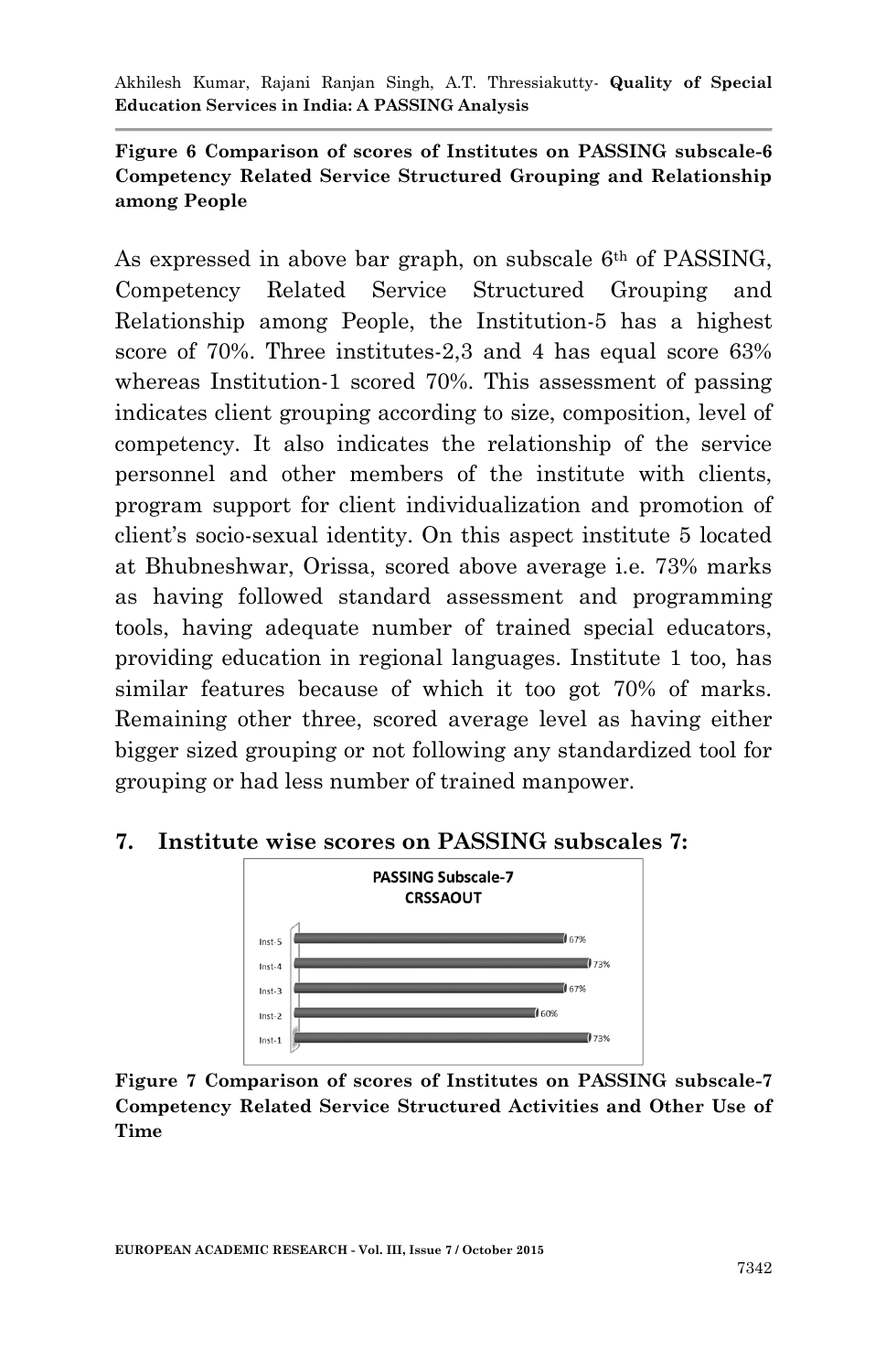As explained in above bar-graph, on the subscale Competency Related Service Structured Activities and Other Use of Time, Institution -1 and 4 has equal score of 73% which is highest; a total of 67 % score was given to Institution-3 and Institution-5. Institution-2 scored lowest which is 60 %. This subscale of PASSING represents whether program addressing clients service needs, Intensity of activities and efficiency of time use, and competency related personal possessions. Two institutions, both from Haryana, scored equal on it which is highest too. The reason behind it is that one is the oldest institute in Haryana, and the other one, located in Haryana, but in a rural area, and having a hospital providing services to its client free of cost or at a nominal charge.

# **8. Comparison of Scores on PASSING Image Related Scores and Competency Related Score:**



**Figure 8 Comparison of percentage scores of institutions on Image Related Ratings and Competency Related Ratings.**

As reflected in the bar graph above, usually, the difference between percentage scores of institutes on image related ratings and competency related ratings do not have big difference but the difference is higher in case of Institute- 2 and the difference is lower in case of Institute-5. On Image related ratings, Institute-2 obtained highest score whereas institute-5 has a lowest score among all five. On the other hand, on competency related ratings, Institute 1 and 3 have similar score 68% and Institute-2,4, and 5 scored 67%. On Image related ratings institutes scored higher than competency related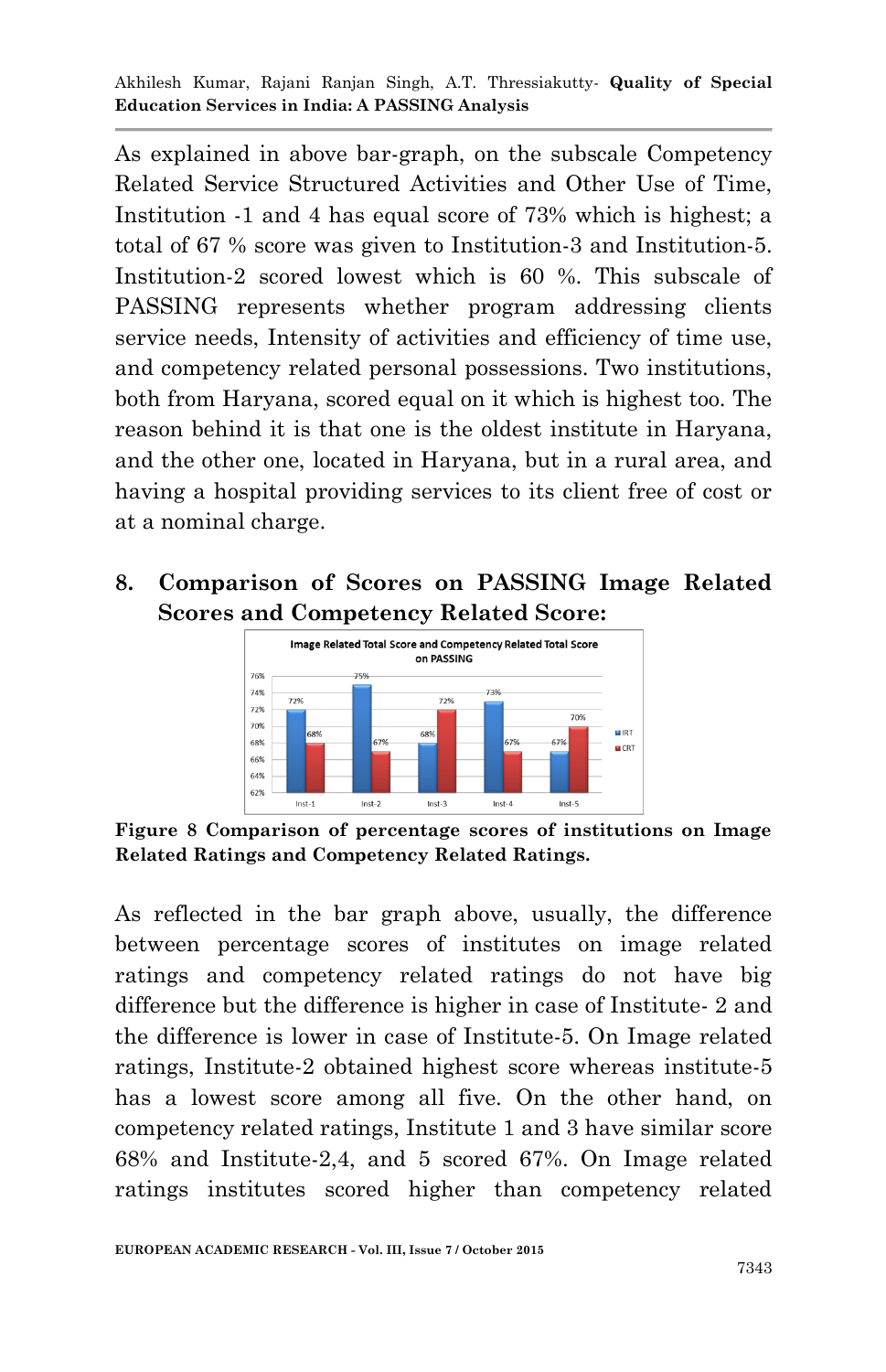ratings. It indicates a need of improvement in services which enhances personal competencies of devalued people. Another reason may be that assessment of Social Image Enhancement ratings is relative easier than that of persona competency enhancement related ratings.

**9. Comparison of percentage scores of institutes on each seven subscales of PASSING: Now percentage scores of all five institutions has been compared to see the comparative scores on all domains of PASSING.**



**Figure 9 Comparison of percentage scores of institutions on all seven subscales of PASSING**

The graph is the comparison of percentage scores of institutes, on all the seven sub-scales of PASSING. All 5 institutes scored between 60% to 80% of total score. This indicates the service quality of institutions for Intellectual Disabilities in India is of "above average" level on PASSING. The score of Institutions on all domains of PASSING has observed between 60% to 80% which reveals that all institutes included in sample passed the PASSING assessment and their service quality as observed through PASSING is above balanced o average level. i.e. Institutes imparting special education for children with Intellectual Disabilities in various parts of India has average level of service delivery as per the international standards. The analysis of data supported prediction made after extensive literature review that the quality of special education services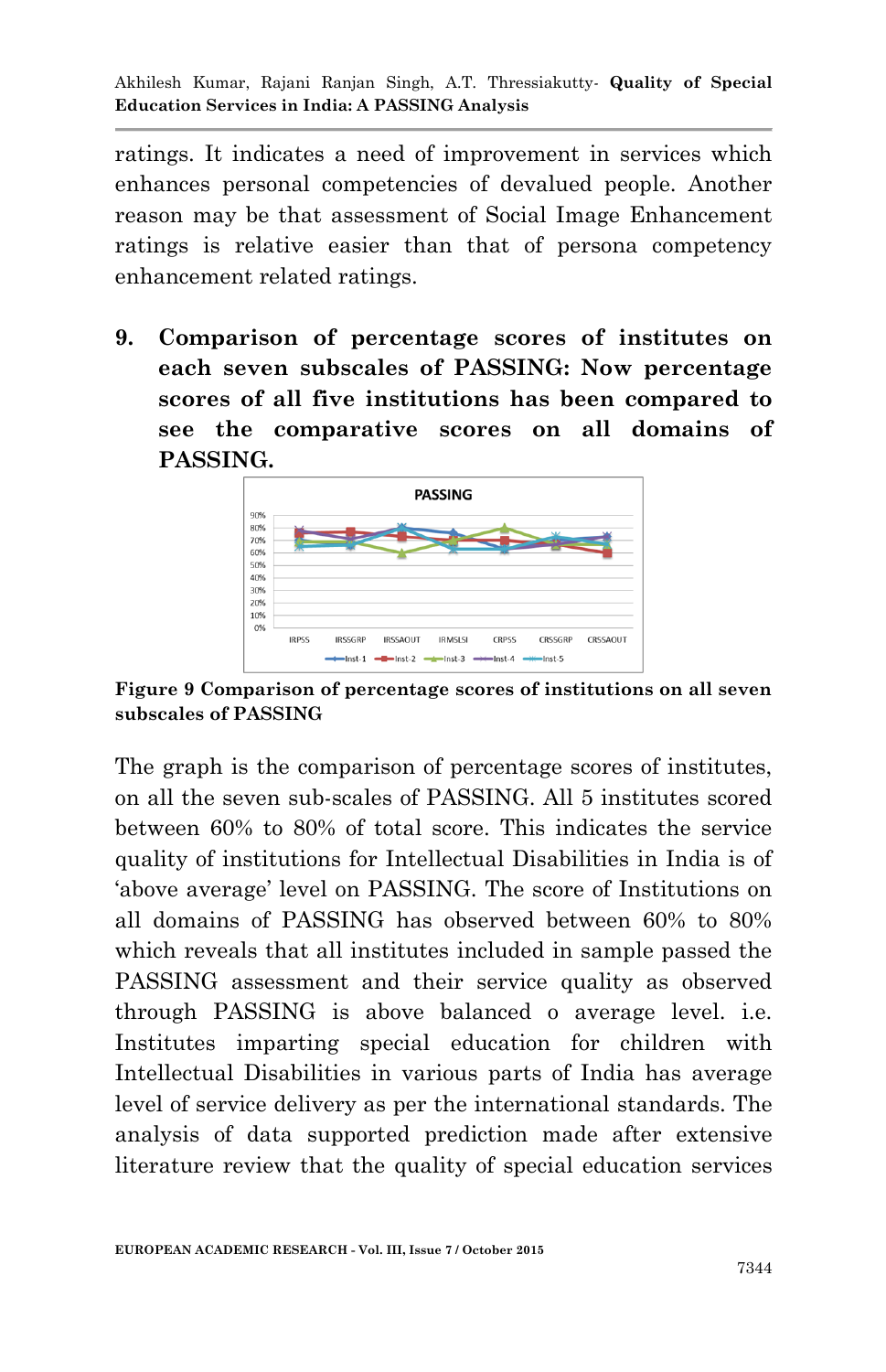in India meets the standard as prescribed by Normalization and Social Role Valorization.

# **DISCUSSION:**

Program Evaluation was conducted for five special education programs for children with intellectual disabilities, using English version of Program Evaluation Service Systems Implementation of Normalization Goals (PASSING) which was originally developed by Dr. Wolf Wolfensberger, the originator of Social Role Valorization published in 1983. Percentage score of 5 institutes providing special education services to children with disabilities in India on PASSING subscales and over all PASSING was computed. Since it was a preliminary study of assessment of quality of special education services for children with intellectual disabilities in India, only basic statistics, percentage score, was computed and compared to avoid misleading interpretations and findings. While going through literature review on Normalization and Social Role Valorization it was observed that while using PASSING on a smaller sample, experts considered only percentage scores for comparison. (Cocks, 1998, Flynn, 1991). The findings revealed that all five institutions, selected from Haryana, Rajasthan, and Orissa scored 60% to 80% on each PASSING sub-domain and overall on PASSING. It indicates the services provided by them are of "Average Standard" as per the criteria given in PASSING.

Observations & Limitations of the present study: Every research study has its own limitations. The small sample taken for the present study limits its generalizability. Also for the present study the tool PASSING was used without any adaptations, therefore it is suggestive that further investigations may be conducted upon large samples with necessary modifications in PASSING in Indian context.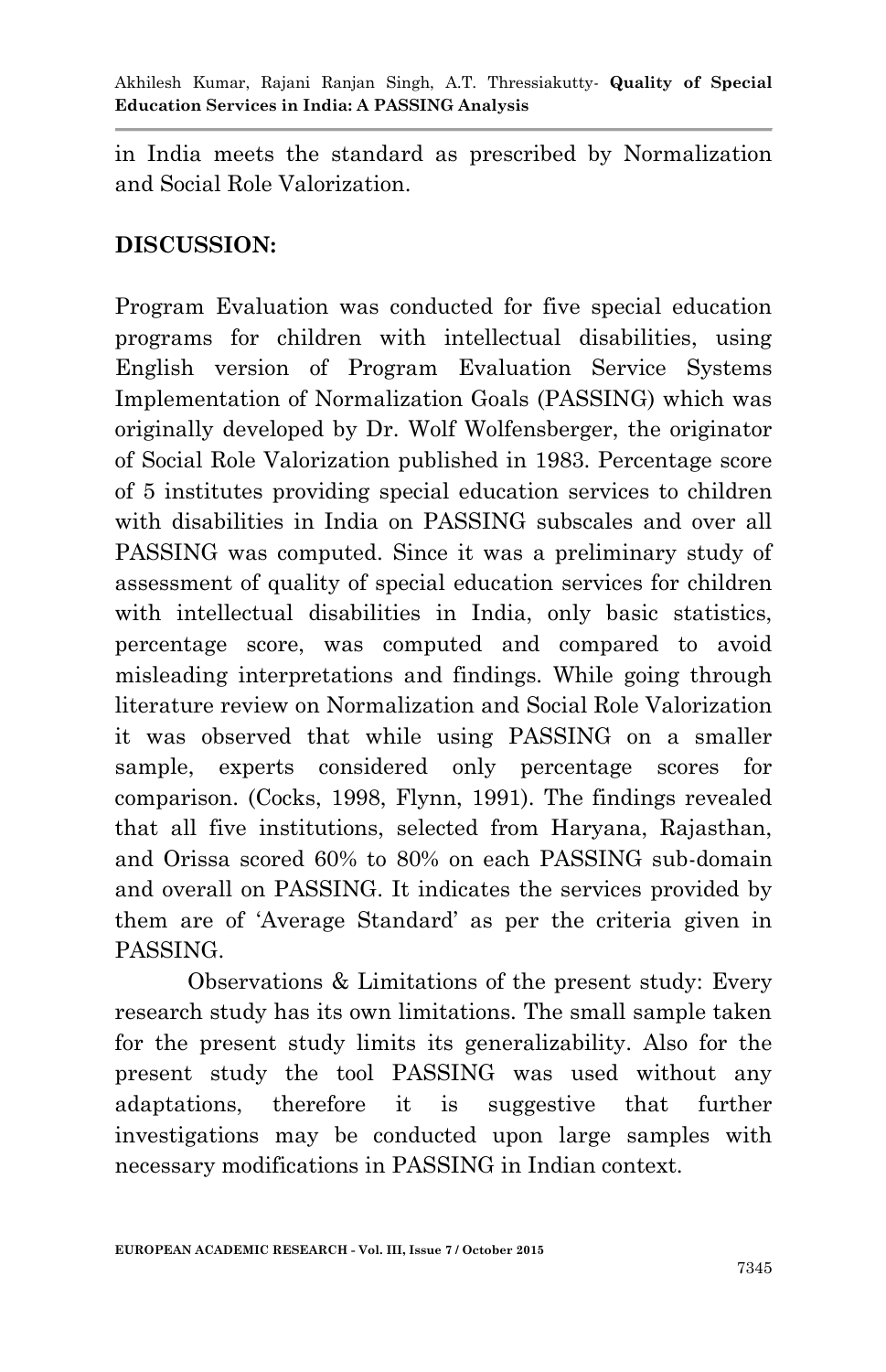## **REFERENCES:**

- Caruso, G. A., & Osburn, J. A. (2011). The Origins of "Best Practices" in the Principle of Normalization and Social Role Valorization. *Journal of Policy and Practices in Inteleectual Disability Research , 8* (3), 1911-196.
- Cocks, E. (2001). Normalizaion and social role valorization: Guidance for human service development. *Hong-Kong Journal of Psychiatry , 11* (1), 12-16.
- Flynn, R. J., LaPointe, N., Wolfensberger, W., & Thomas, S. (1991). Measuring the quality of human service programs. *Journal of Leisurability , 18* (3), 22-28.
- Flynn, R. J., Lapointe, N., Wolfensberger, W., & Thomas, S. (1991). Quality of Instituional and Community Human Service Programs in Canada and the United States. *Journal of Psychiatry and Neuroscience , 16*, 146-153.
- Kumar,A. (2013). Normalization: Guiding Principle of Equal Opportunities in Education for Children with Disabilities in India, European Academic Research, 1(5),667-676.
- Kumar,A. & Kutty A.T.T.(2012). Social Role Valorization (SRV): A strong Voice of Disability, *Scholarly Research Journal for Interdisciplinary Studies, 1(2),* 284-292.
- Lutfiyya,Z.M., Moseley,C., Walker,P., Zollers,M., Leher,S., Pugliese,J., Callahan,M., & Centra,N.,(1987).A question of Community: Quality of life & integration in small residential units and other residential settings, Syracuse University Center on human Policy, Syracuse.
- Nirje, B. (1979). Changing Pattern in residential services for mentally retarded. In E. L. Meyen, *Basic Readings in the Study of Exceptional Children and Youth.* Denever: Love Publishing.
- Nirje, B. (1985). The basis and logic of normalization principle. *Australia and New Zealand Journal of Developmental Disabilities , 11*, 65-68.